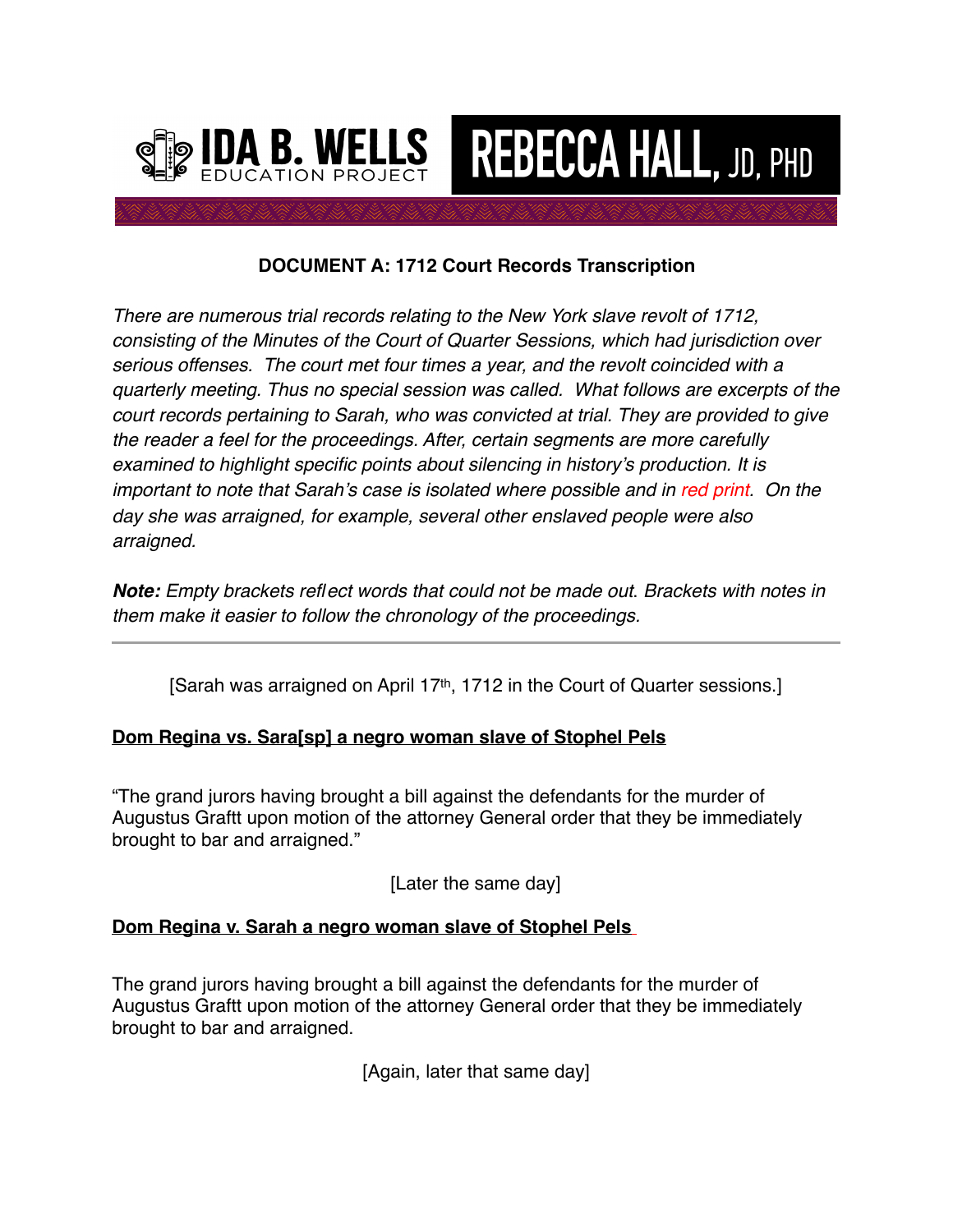## **Dom Regina v. Sara[sp] a negro woman slave of Stophel Pels**

The defendant being brought to the bar and arraigned pro se. [i.e. she is representing herself] ordered she be tried immediately and there upon the jury being charged and sworn say upon their oath that the defendant Sara is guilty of the murder whereof she stands indicted of that she had no goods or chattels etc: order she be recommitted.

[Note that Sarah is arraigned, tried, and found guilty on the same day. The order of execution follows on April 20th]

### **Dom Regina v.Sara the slave of Stophel Pels**

The said defendants being brought to the bar and having nothing to say for themselves why suffer death should not  $\begin{bmatrix} 1 \\ 2 \end{bmatrix}$  against them  $\begin{bmatrix} 1 \\ 2 \end{bmatrix}$  to the verdict formally found against them it is therefor considered by the court that they be carried from hence to the place from whence they came and from thence to the place of execution and there to be hanged by the necks until they are dead.

[After a number of slaves had been dispensed with, that is arraigned, tried, and sentenced, the court reporter would enter a detailed memorandum, which was very distinct from the reporter's other cursory statements. What follows is the memorandum for Sarah and the others tried at the same time]

**MEMORANDUM** at a court held for the trial of negro and indian slaves of the city hall of the city of NY on Wednesday the sixteenth day of April [referring to the first day of trials] in the eleventh year of the reign of our Lady Anne by the grace of god queen of Great Britain France Ireland defender of the faith [justices names] justices of the peace of the said city and county by  $\lceil \quad \rceil$  of an act of general assembly of the province of NY made in the seventh year of the reign of our lady the Queen aforesaid cites the 1708 law discussed above] entitled an act for preventing the conspiracy of slaves by the oath of twelve jurors it is presented that Toby a negro man slave belonging to John Cure Mars a negro man slave belonging to Jacob Regnier Ceaser a negro man slave belonging to Peter Morin Rodrigo a negro man slave belonging to Robert Darkins Titus a negro man slave belonging to Richard Ray Ben a negro man slave belonging to the widow Schuyler Quashi a negro man slave belonging to Joseph Latham Jurorico a negro man slave belonging to Rodrigo Pacheco Tom a negro man salve belonging to David Lyell Lily a negro woman slave belonging to John Crook Coffee a negro man slave belonging to William Walton Dick a negro man slave belonging to Thomas Stoutenburgh Quaco a negro man slave belonging to Walter Thong Tom a negro man slave belonging to [owners name] Sara a negro woman slave belonging to Stophel Pels rope maker Amba a negro woman slave belonging to Adolph Philips the seventh day of April in the eleventh year of the reign of our sovereign lady Anne by the grace of God Queen of Great Britain France Ireland defender of the faith etc at the east ward of the city of NY with force and arms of their malice aforethought in and upon one Augustus Grassett in the peace of god and of our said lady the queen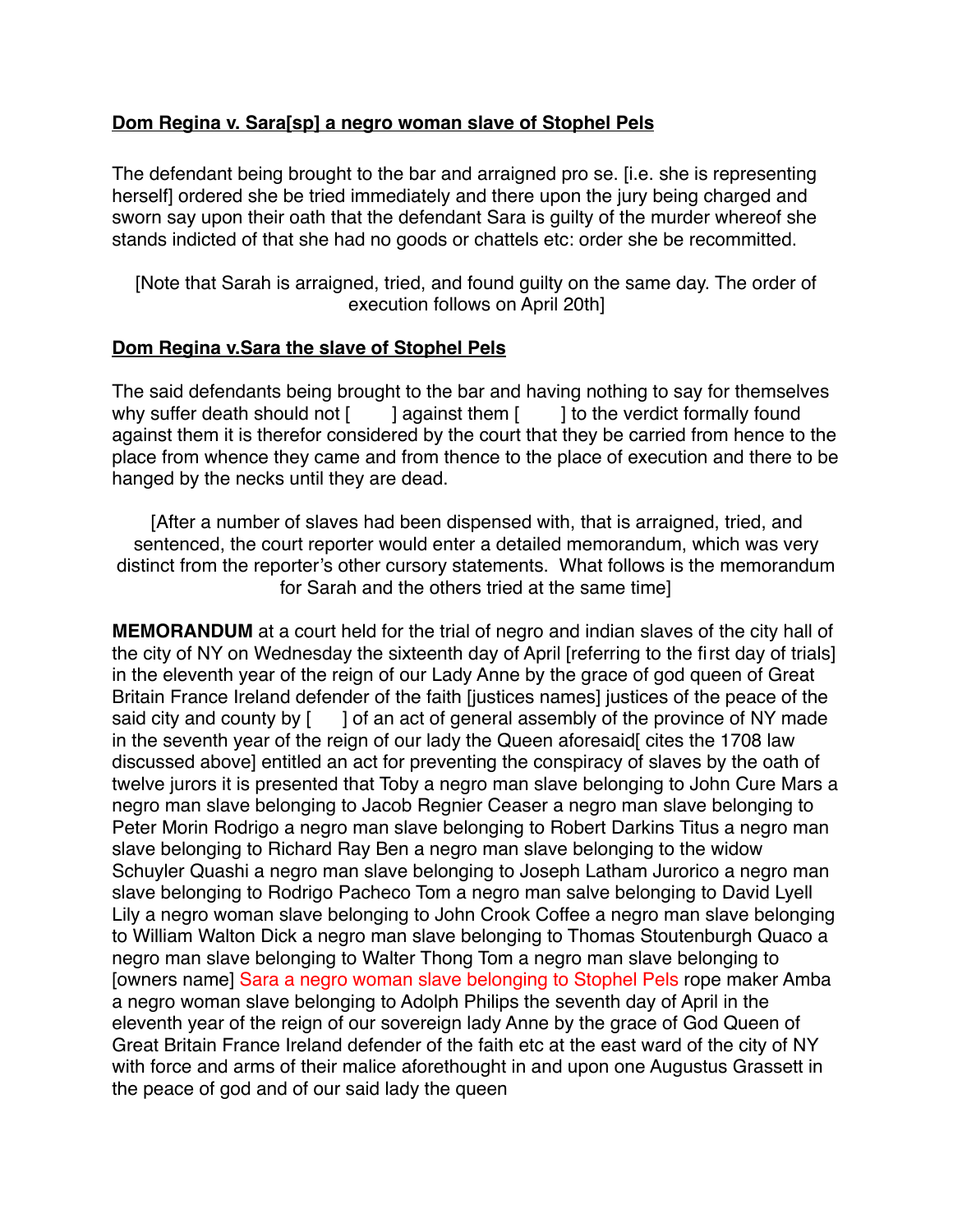#### [missing sentence]

and that the said negro man slave of John Cure called Toby with a certain instrument called dagger of the value of six pence which he the said Toby had then and there in his hands of him the said Augustus Grassett in the neck voluntarily traytrouslty and feloniously and of his malice aforethought then and there did strike and with that stroke did give to the said Augustus Grassett did give one certain mortal wound of the breadth of 2 inches and depth of 3 inches of which certain mortal wound the aforesaid Augustus Grassett then and there instantly and immmeadeatly died and so the jurors aforesaid say that the aforesaid Toby a negro man slave of John Cure Mars a negro man slave of Jacob Regnier Ceaser a negro man slave of Peter Morin Rodrigo a negro man slave of Robert Darkins Titus a negro man slave of Richard Ray Ben a negro man slave of the widow Schuyler Quashi a negro man slave of Joseph Latham Jurorico a negro man slave of Rodrigo Pacheco Tom a negro man slave of David Lyell Lily a negro woman slave of John Crook Coffee a negro man slave of William Walton Dick a negro man slave of Thomas Stoutenburgh Quaco a negro man slave of Walter Thong Tom a negro man slave of Thomas [last name?]

Sara a negro woman slave of Stophel Pels rope maker and Amba a negro woman slave of Adolph Philips the seventh day of April in the year aforesaid at the east ward of the city of NY aforesaid of their malice aforethought voluntarily tryatrously(sp) and feloniously the aforesaid Augustus Grassett in manner and form aforesaid did kill and murder against the peace of our said lady the Queen her crown and dignity etc before the [ ] aforesaid held at the city hall of the city of NY aforesaid came the said Toby the slave of John Cure Mars the slave of Jacob Regnier Caesar the slave of Peter Morin Rodrigo the slave of Robert Darkins Titus the salve of Richard Ray Ben the salve of widow Schuyler Quashi the slave of Joseph Latham Jurorico the slave of Rodrigo Pacheco Tom the slave of David Lyell Lily the slave of John Crook Coffee the slave of Walter Thong Dick the slave of Tobias Stoutenburgh Quaco the slave of Walter Thong Sara the slave of Stophel Pels and Amba the Slave Adolph Philips in their propia persons under custody of the sherif of the city of NY to whose custody the same Toby, Mars, Ceaser, Rodrigo, Titus, Ben, Quashi, Jurorico, Tom, Lily, Coffee, Dick, Quaco, Sara, and Amba by [ ] of the prisoners afore were committed being brought to the bar and instantly being severally asked of the prisoners on there above charged how they would [ ] thereof acquitted severally say that they are not thereof quilty nor either of them [ ] whereof guilty and thereof of good or evil they put themselves upon the county therefore [ ] there came before the justices aforesaid jury whereof immediately then and there between our said lady the queen and the said Toby Mars Ceaser Rodrigo Titus Ben Quashi Jurorico Tom Lily Coffee Dick Quaco Sara and Amba and who  $\lceil$  letc to recognize etc because as  $\lceil$  letc the same day as given to the aforesaid Toby Mars Caesar Rodrigo Titus Ben Quashi Jurorico Tom Lily Coffee Dick Quaco Sara and Amba under custody of the sherif of the city and county of NY in the meanwhile to be safely kept etc at which day before the justices aforesaid in the court aforesaid held in the city hall of the city of NY aforesaid came the aforesaid Toby Mars Ceaser Rodrigo Titus Ben Quashi Jurorico Tom Lily Coffee Dick Quaco Sara and Amba